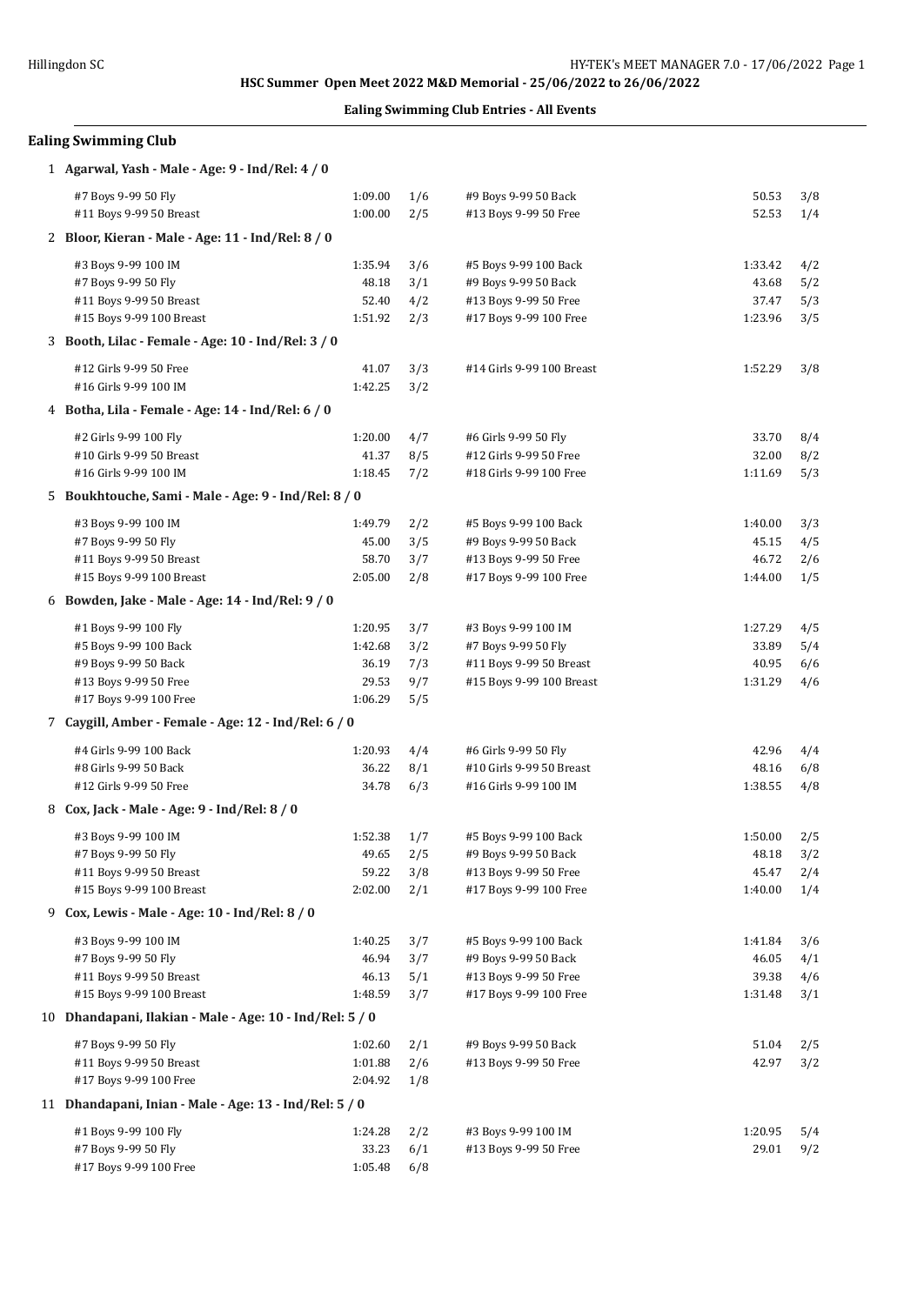## **Ealing Swimming Club Entries - All Events**

# **Ealing Swimming Club**

| 12 Frainer-Law, Leon - Male - Age: 12 - Ind/Rel: 6 / 0    |         |      |                           |         |     |
|-----------------------------------------------------------|---------|------|---------------------------|---------|-----|
| #1 Boys 9-99 100 Fly                                      | 1:22.30 | 3/8  | #5 Boys 9-99 100 Back     | 1:17.87 | 6/7 |
| #7 Boys 9-99 50 Fly                                       | 37.00   | 4/4  | #9 Boys 9-99 50 Back      | 33.88   | 8/5 |
| #13 Boys 9-99 50 Free                                     | 31.82   | 7/6  | #15 Boys 9-99 100 Breast  | 1:28.64 | 5/1 |
| 13 Harvey, Noah - Male - Age: 12 - Ind/Rel: 5 / 0         |         |      |                           |         |     |
| #9 Boys 9-99 50 Back                                      | 47.41   | 3/5  | #11 Boys 9-99 50 Breast   | 51.84   | 4/6 |
| #13 Boys 9-99 50 Free                                     | 40.07   | 4/2  | #15 Boys 9-99 100 Breast  | 1:56.80 | 2/2 |
| #17 Boys 9-99 100 Free                                    | 1:32.15 | 3/8  |                           |         |     |
| 14 Ingleton, Isobella - Female - Age: 12 - Ind/Rel: 7 / 0 |         |      |                           |         |     |
| #2 Girls 9-99 100 Fly                                     | 1:20.00 | 4/1  | #4 Girls 9-99 100 Back    | 1:20.84 | 5/8 |
| #6 Girls 9-99 50 Fly                                      | 35.92   | 8/8  | #10 Girls 9-99 50 Breast  | 40.56   | 9/1 |
| #12 Girls 9-99 50 Free                                    | 30.70   | 10/1 | #14 Girls 9-99 100 Breast | 1:25.87 | 6/1 |
| #18 Girls 9-99 100 Free                                   | 1:08.77 | 6/6  |                           |         |     |
| 15 Jervis, Matthew - Male - Age: 13 - Ind/Rel: 5 / 0      |         |      |                           |         |     |
| #3 Boys 9-99 100 IM                                       | 1:33.09 | 4/1  | #11 Boys 9-99 50 Breast   | 40.94   | 6/3 |
| #13 Boys 9-99 50 Free                                     | 31.97   | 7/7  | #15 Boys 9-99 100 Breast  | 1:29.37 | 5/8 |
| #17 Boys 9-99 100 Free                                    | 1:13.33 | 4/5  |                           |         |     |
| 16 Kowal, Bianka - Female - Age: 13 - Ind/Rel: 5 / 0      |         |      |                           |         |     |
| #6 Girls 9-99 50 Fly                                      | 34.90   | 8/7  | #10 Girls 9-99 50 Breast  | 37.69   | 9/4 |
| #12 Girls 9-99 50 Free                                    | 31.16   | 9/6  | #16 Girls 9-99 100 IM     | 1:21.78 | 6/5 |
| #18 Girls 9-99 100 Free                                   | 1:12.54 | 5/6  |                           |         |     |
| 17 Kwok, Ryan R - Male - Age: 11 - Ind/Rel: 8 / 0         |         |      |                           |         |     |
| #3 Boys 9-99 100 IM                                       | 1:34.40 | 3/3  | #5 Boys 9-99 100 Back     | 1:30.45 | 4/3 |
| #7 Boys 9-99 50 Fly                                       | 42.75   | 4/7  | #9 Boys 9-99 50 Back      | 43.35   | 5/6 |
| #11 Boys 9-99 50 Breast                                   | 41.86   | 6/1  | #13 Boys 9-99 50 Free     | 35.91   | 6/8 |
| #15 Boys 9-99 100 Breast                                  | 1:34.16 | 4/8  | #17 Boys 9-99 100 Free    | 1:21.42 | 4/1 |
| 18 Loud, Emma - Female - Age: 10 - Ind/Rel: 5 / 0         |         |      |                           |         |     |
| #6 Girls 9-99 50 Fly                                      | 43.00   | 4/5  | #8 Girls 9-99 50 Back     | 44.28   | 4/8 |
| #10 Girls 9-99 50 Breast                                  | 53.34   | 4/4  | #12 Girls 9-99 50 Free    | 38.88   | 4/6 |
| #16 Girls 9-99 100 IM                                     | 1:38.47 | 4/1  |                           |         |     |
| 19 McCall, Tana - Female - Age: 13 - Ind/Rel: 8 / 0       |         |      |                           |         |     |
| #4 Girls 9-99 100 Back                                    | 1:36.92 | 2/3  | #6 Girls 9-99 50 Fly      | 42.59   | 5/1 |
| #8 Girls 9-99 50 Back                                     | 39.67   | 5/3  | #10 Girls 9-99 50 Breast  | 43.35   | 8/8 |
| #12 Girls 9-99 50 Free                                    | 31.56   | 9/8  | #14 Girls 9-99 100 Breast | 1:31.63 | 5/3 |
| #16 Girls 9-99 100 IM                                     | 1:29.34 | 5/7  | #18 Girls 9-99 100 Free   | 1:09.40 | 6/1 |
| 20 Messis, Adam - Male - Age: 10 - Ind/Rel: 8 / 0         |         |      |                           |         |     |
| #3 Boys 9-99 100 IM                                       | 1:38.84 | 3/2  | #5 Boys 9-99 100 Back     | 1:43.08 | 3/1 |
| #7 Boys 9-99 50 Fly                                       | 49.50   | 2/4  | #9 Boys 9-99 50 Back      | 45.56   | 4/6 |
| #11 Boys 9-99 50 Breast                                   | 53.89   | 4/7  | #13 Boys 9-99 50 Free     | 37.89   | 5/2 |
| #15 Boys 9-99 100 Breast                                  | 1:55.87 | 2/6  | #17 Boys 9-99 100 Free    | 1:27.82 | 3/2 |
| 21 Miller, Sebastian - Male - Age: 10 - Ind/Rel: 5 / 0    |         |      |                           |         |     |
| #3 Boys 9-99 100 IM                                       | 1:41.38 | 2/4  | #5 Boys 9-99 100 Back     | 1:52.00 | 1/5 |
| #7 Boys 9-99 50 Fly                                       | 46.03   | 3/6  | #13 Boys 9-99 50 Free     | 43.40   | 3/1 |
| #17 Boys 9-99 100 Free                                    | 1:38.53 | 2/2  |                           |         |     |
| 22 Ng, Joseph - Male - Age: 14 - Ind/Rel: 5 / 0           |         |      |                           |         |     |
| #3 Boys 9-99 100 IM                                       | 1:21.26 | 5/6  | #5 Boys 9-99 100 Back     | 1:21.41 | 5/7 |
| #9 Boys 9-99 50 Back                                      | 39.57   | 6/2  | #11 Boys 9-99 50 Breast   | 47.93   | 4/4 |
| #13 Boys 9-99 50 Free                                     | 31.43   | 7/5  |                           |         |     |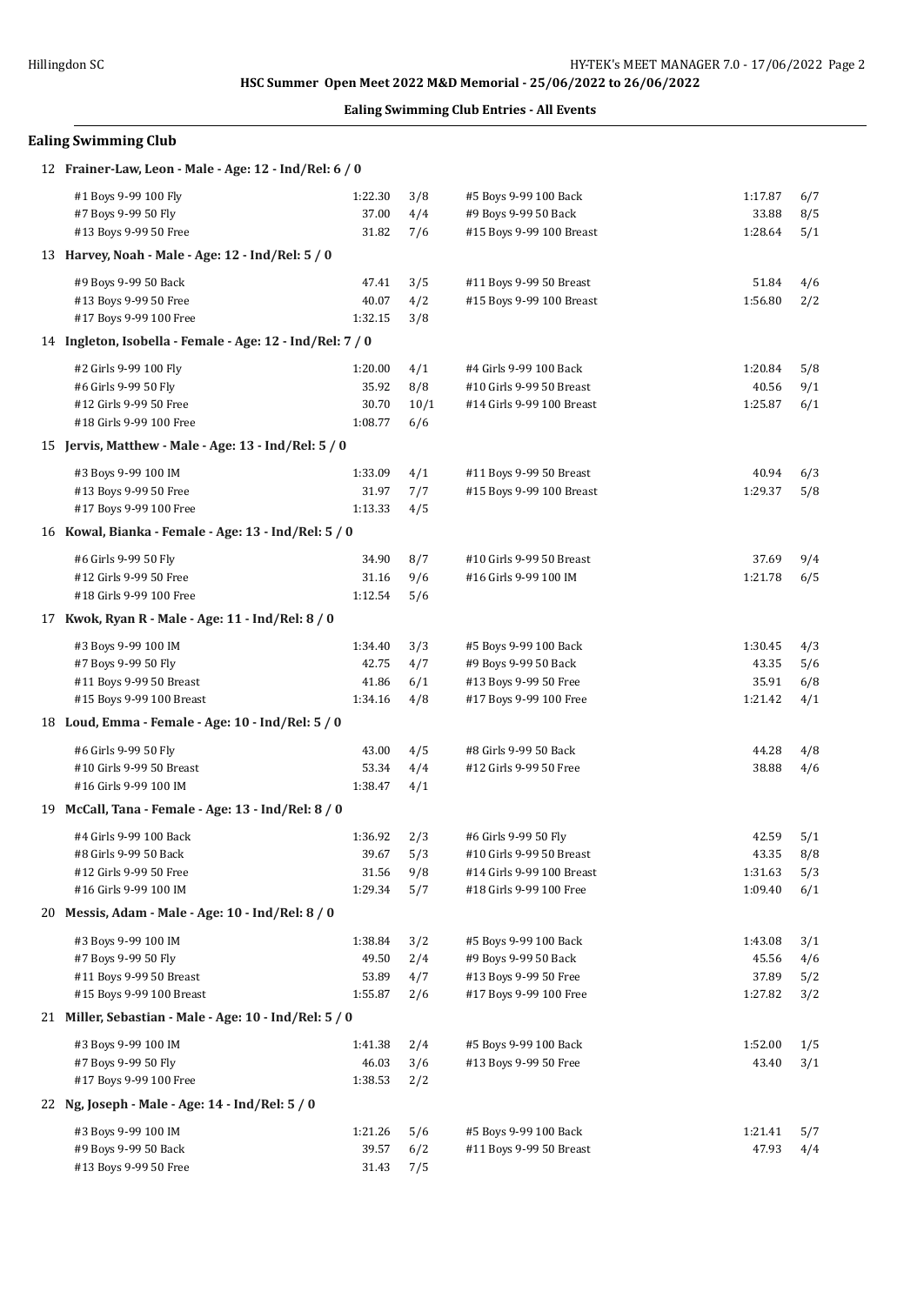# Hillingdon SC **HY-TEK's MEET MANAGER 7.0 - 17/06/2022** Page 3 **Ealing Swimming Club Entries - All Events Ealing Swimming Club** 23 **Ng, Nathaniel - Male - Age: 11 - Ind/Rel: 5 / 0** #3 Boys 9-99 100 IM 1:41.21 3/8 #5 Boys 9-99 100 Back 1:40.00 3/5 #9 Boys 9-99 50 Back 50.77 2/4 #11 Boys 9-99 50 Breast 1:02.79 2/2 #13 Boys 9-99 50 Free 42.59 3/3 24 **O'Keeffe, Daisy - Female - Age: 12 - Ind/Rel: 4 / 0** #4 Girls 9-99 100 Back 1:26.45 3/5 #8 Girls 9-99 50 Back 41.44 5/1 #10 Girls 9-99 50 Breast 44.00 7/5 #14 Girls 9-99 100 Breast 1:32.28 5/6 25 **Perez Guzman, Alysa P - Female - Age: 11 - Ind/Rel: 8 / 0** #2 Girls 9-99 100 Fly 1:59.00 2/8 #4 Girls 9-99 100 Back 1:45.00 1/4 #6 Girls 9-99 50 Fly 40.82 5/3 #8 Girls 9-99 50 Back 42.31 4/5 #12 Girls 9-99 50 Free 36.31 6/1 #14 Girls 9-99 100 Breast 1:50.45 3/7 #16 Girls 9-99 100 IM 1:33.34 4/3 #18 Girls 9-99 100 Free 1:22.71 3/5 26 **Pytlowany, Dominika - Female - Age: 10 - Ind/Rel: 3 / 0** #8 Girls 9-99 50 Back 47.16 3/3 #10 Girls 9-99 50 Breast 50.20 5/2 #12 Girls 9-99 50 Free 40.39 4/8 27 **Pytlowany, Hubert - Male - Age: 13 - Ind/Rel: 4 / 0** #1 Boys 9-99 100 Fly 1:04.00 4/5 #5 Boys 9-99 100 Back 1:12.10 7/2 #11 Boys 9-99 50 Breast 39.06 7/2 #13 Boys 9-99 50 Free 27.00 10/2 28 **Remington, Alastair - Male - Age: 16 - Ind/Rel: 6 / 0** #1 Boys 9-99 100 Fly 1:03.30 4/4 #3 Boys 9-99 100 IM 1:09.14 7/6 #7 Boys 9-99 50 Fly 28.40 7/4 #11 Boys 9-99 50 Breast 33.90 8/4 #15 Boys 9-99 100 Breast 1:19.30 6/7 #17 Boys 9-99 100 Free 1:01.03 7/2 29 **Rodgers, Nicholas T - Male - Age: 11 - Ind/Rel: 5 / 0** #3 Boys 9-99 100 IM 1:33.74 3/5 #5 Boys 9-99 100 Back 1:24.90 5/8 #7 Boys 9-99 50 Fly 37.33 4/5 #9 Boys 9-99 50 Back 38.25 6/4 #13 Boys 9-99 50 Free 32.88 7/8 30 **Rolfe-Cane, Travis - Male - Age: 15 - Ind/Rel: 3 / 0** #3 Boys 9-99 100 IM 1:09.40 7/2 #7 Boys 9-99 50 Fly 34.20 5/5 #17 Boys 9-99 100 Free 59.54 7/6 31 **Self, Daisy - Female - Age: 13 - Ind/Rel: 4 / 0** #4 Girls 9-99 100 Back 1:16.32 5/6 #8 Girls 9-99 50 Back 34.90 8/3 #12 Girls 9-99 50 Free 30.96 9/5 #18 Girls 9-99 100 Free 1:07.54 6/4 32 **Sennis, Eve - Female - Age: 13 - Ind/Rel: 2 / 0** #2 Girls 9-99 100 Fly 1:32.78 3/8 #6 Girls 9-99 50 Fly 35.97 7/4 33 **Sharma, Rhyme - Female - Age: 11 - Ind/Rel: 6 / 0** #6 Girls 9-99 50 Fly 42.74 5/8 #10 Girls 9-99 50 Breast 51.09 5/7 #12 Girls 9-99 50 Free 36.77 5/5 #14 Girls 9-99 100 Breast 1:47.15 3/6 #16 Girls 9-99 100 IM 1:37.62 4/2 #18 Girls 9-99 100 Free 1:20.23 4/8 34 **Swift, Ella - Female - Age: 11 - Ind/Rel: 6 / 0** #6 Girls 9-99 50 Fly 45.06 4/2 #8 Girls 9-99 50 Back 46.32 3/5 #10 Girls 9-99 50 Breast 53.97 4/2 #12 Girls 9-99 50 Free 38.50 4/3 #16 Girls 9-99 100 IM 1:39.53 3/3 #18 Girls 9-99 100 Free 1:29.14 3/7

 35 **Taheri, Shireen - Female - Age: 10 - Ind/Rel: 4 / 0** #6 Girls 9-99 50 Fly 51.13 3/4 #8 Girls 9-99 50 Back 56.22 2/1 #10 Girls 9-99 50 Breast 58.84 2/4 #12 Girls 9-99 50 Free 43.92 3/8

| 36 Tran, Matilda - Female - Age: 12 - Ind/Rel: 5 / 0 |  |
|------------------------------------------------------|--|
|                                                      |  |

| #6 Girls 9-99 50 Fly    | 38.62 6/5       | #8 Girls 9-99 50 Back     | 40.36 5/7       |  |
|-------------------------|-----------------|---------------------------|-----------------|--|
| #12 Girls 9-99 50 Free  | 33.56 7/3       | #14 Girls 9-99 100 Breast | $1:36.01$ $4/4$ |  |
| #18 Girls 9-99 100 Free | $1:14.99$ $4/4$ |                           |                 |  |